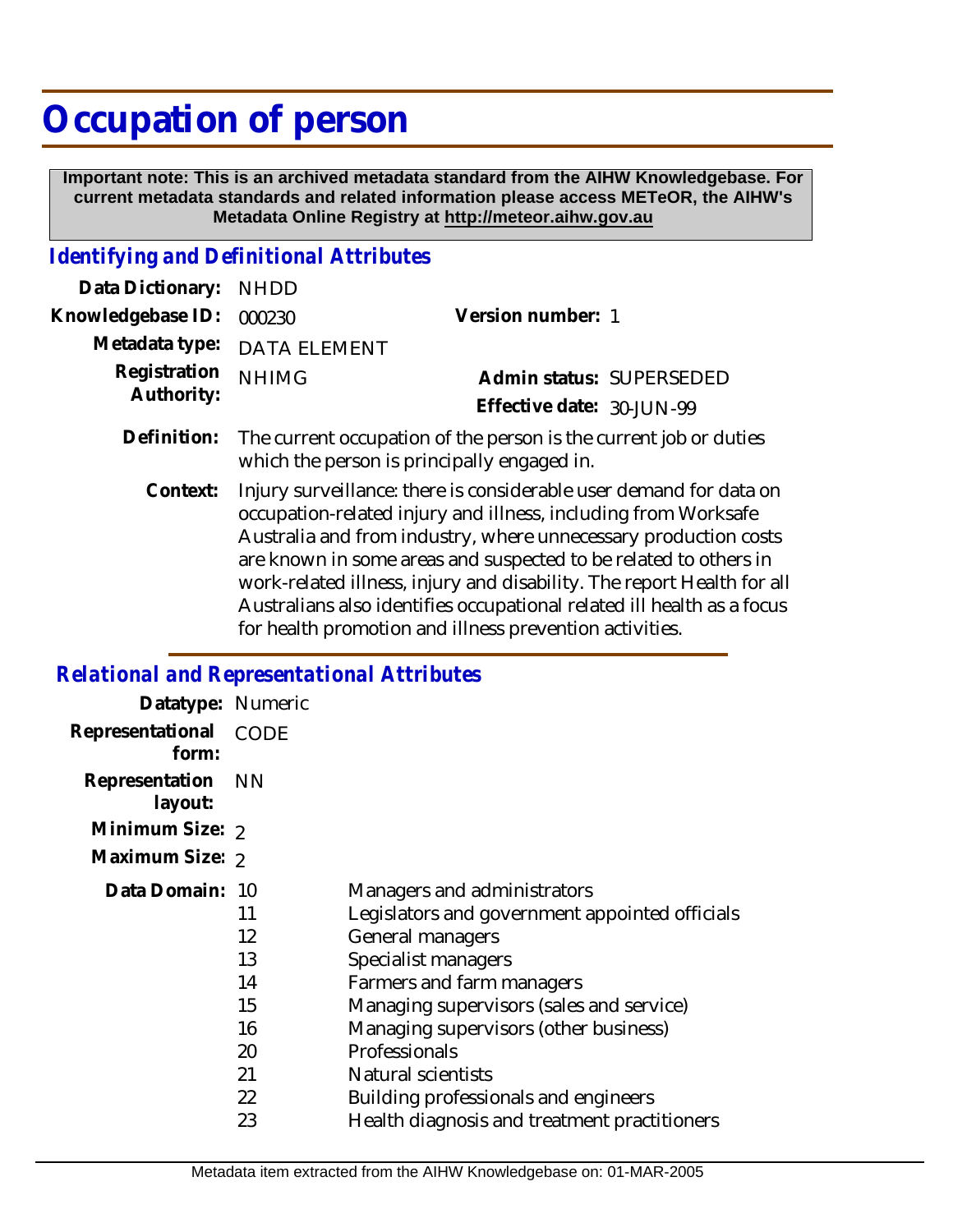24 25 26 27 28 29 30 31 32 33 34 35 36 40 41 42 43 44 45 46 47 48 49 50 51 52 53 54 55 56 59 60 61 62 63 64 65 66 70 71 72 73 74 School teachers Other teachers and instructors Social professionals Business professionals Artist and related professionals Miscellaneous professionals Paraprofessionals Medical and science technical officers and technicians Engineering and building associates and technicians Air and sea transport technical workers Registered nurses **Police** Miscellaneous paraprofessionals Tradespersons Metal fitting and machining Other metal tradespersons Electrical and electronics tradespersons Building tradespersons Printing tradespersons Vehicle tradespersons Food tradespersons Amenity horticultural tradespersons Miscellaneous tradespersons **Clerks** Stenographers and typists Data processing and business machine operators Numerical clerks Filing, sorting and copying clerks Material recording and despatching clerks Receptionists, telephonists and messengers Miscellaneous clerks Salespersons and personal service workers Investment, insurance and real estate salespersons Sales representatives Sales assistants Tellers, cashiers and ticket salespersons Miscellaneous salespersons Personal service workers Plant and machine operators and drivers Road and rail transport drivers Mobile plant operators (except transport) Stationary plant operators Machine operators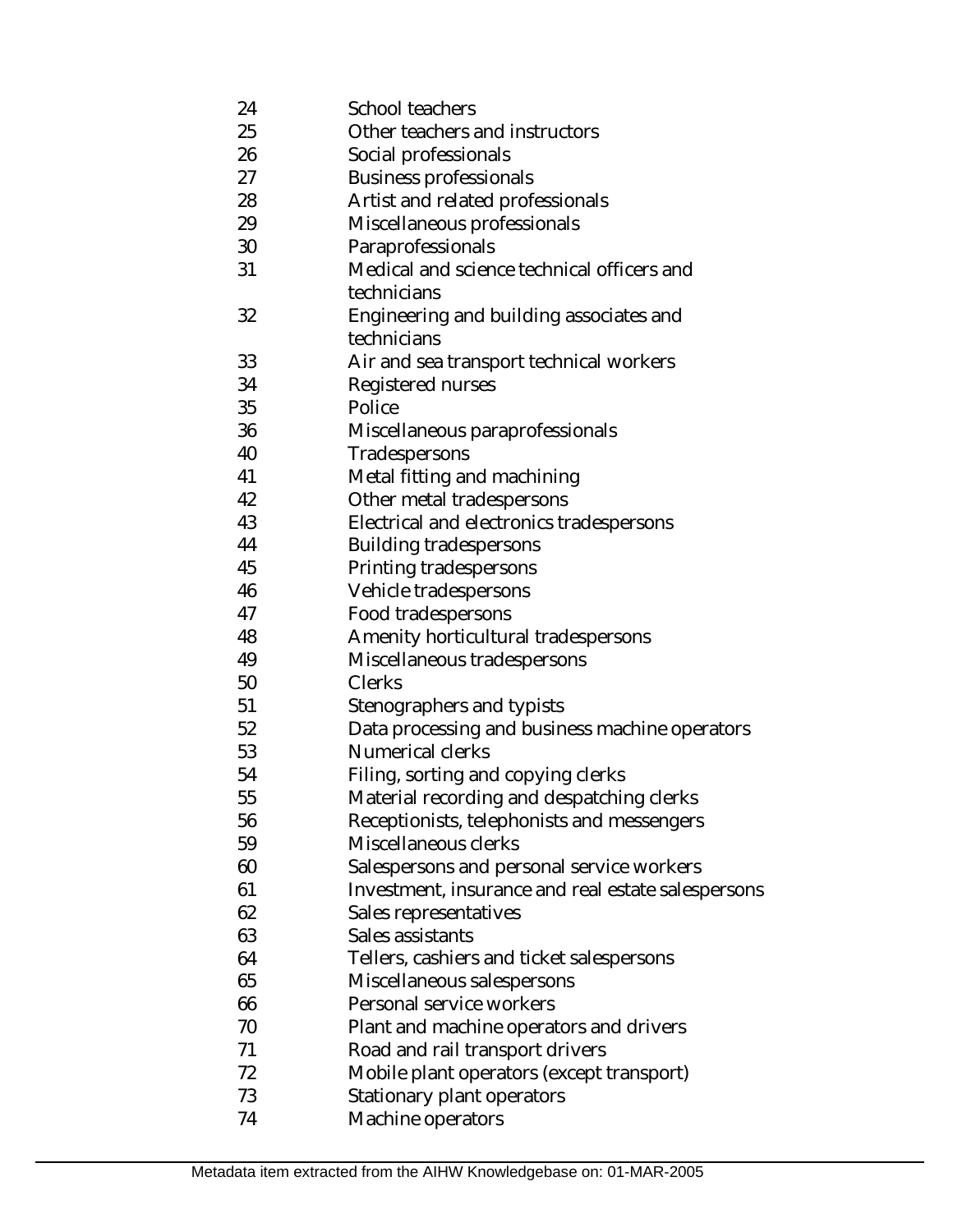- 80 Labourers and related workers
- 81 Trades assistants and factory hands
- 82 Agricultural labourers and related workers
- 83 Cleaners
- 84 Construction and mining labourers
- 89 Miscellaneous workers

Guide For Use: 2-digit Australian Standard Classification of Occupations code.

Occupation is coded using Australian Standard Classification of Occupations (ABS 1986a). This classification is based on a type of work criterion with an emphasis on skill level (length and type of training) and skill specialisation (for example, subject matter knowledge). The structure of the Australian Standard Classification of Occupations has four levels:

8 Major groups 1-digit codes

52 Minor groups 2-digit codes

282 Unit groups 4-digit codes

1079 Occupations 6-digit codes

For example:

| Level       | Code    | Title                             |
|-------------|---------|-----------------------------------|
| Major group | 2       | Professionals                     |
| Minor group | 28      | Artists and related professionals |
| Unit group  | 2805    | Designers and illustrators        |
| Occupation  | 2805-13 | Graphic designer                  |

A Computer Assisted Coding system is available from the Australian Bureau of Statistics to assist in coding occupational data to Australian Standard Classification of Occupations codes.

Collection Methods: Occupation is currently recorded on hospital morbidity forms or hospital admission forms in all States and Territories except Victoria. It is coded only in Western Australia and Tasmania.

> The 1991 Australian Census asked the following questions relating to occupation and industry:

29. In the main job held LAST WEEK, what was the person's occupation?

- Give full title.

- For example, Civil Engineer, Draftsman, Accounts Clerk, Fast Foods Cook, 1st Class Welder, Extruding Machine Operator, Coal Miner.

- Armed Service personnel state rank as well as occupation.

30. What are the main tasks or duties that the person usually